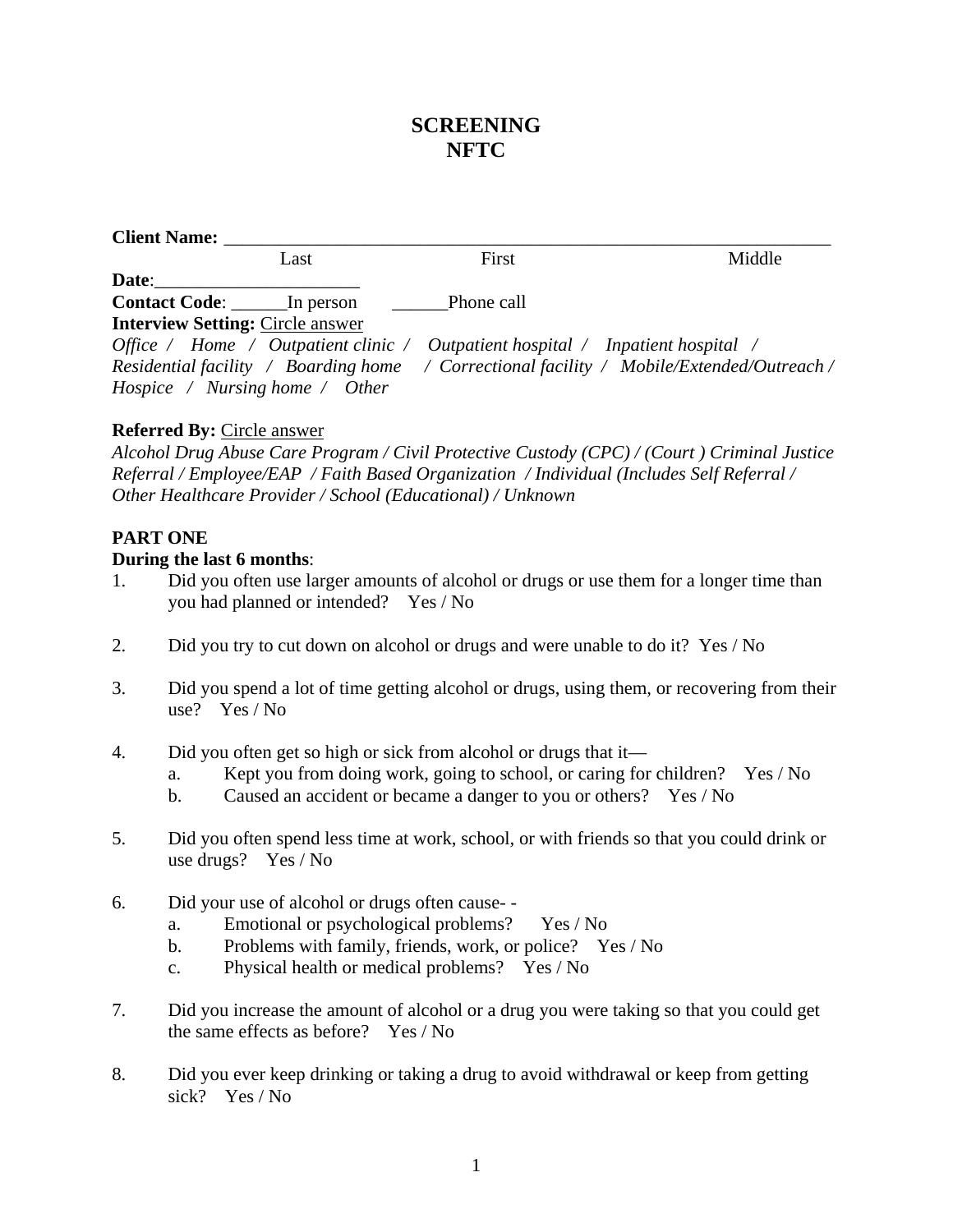- 9. Did you get sick or have withdrawal when you quit or missed drinking or taking a drug? Yes / No
- 10. Which drugs or alcohol caused you the MOST serious problems? See list below.

|                            | <b>Drug Name</b> | # of days used in the last 30 days |
|----------------------------|------------------|------------------------------------|
| <b>Primary Substance</b>   |                  |                                    |
| <b>Secondary Substance</b> |                  |                                    |
| <b>Tertiary Substance</b>  |                  |                                    |

- 11. How often did you inject drugs with a needle? Circle answer *Never / Only a few times / 1-3 times a month / 1-5 times a week / about every day*
- 12. How serious do you think your drug problems are? *Not al all / Slightly / Moderately / Considerably / Extremely*
- 13. How many times before now have you ever been in an alcohol treatment program?
- 14. How many times before now have you ever been in a drug treatment program? (do not include AA/NA/CA meetings)
- 15. Do you think you need treatment for your drug use now? If "Yes," answer question "a" below: a. How important to you is it that you get into some type of treatment program now? *Not at all / Slightly / Moderately / Considerably / Extremely*
- 16. How many times have you received psychiatric or counseling services for reasons other than alcohol or drug problems? (Include all hospitalization and outpatient visits)
- 17. Do you currently have a medical condition? If "YES" Choose no more than 3 conditions below: Circle answer Seizures GI Bleeding Gastritis/Ulcers Anema Hepatitis HIV STD TB Heart disease Hypertension Diabetes Cancer Malnutrition Respiratory Lung Disease Injuries Other

## Other Medical Conditions? \_\_\_\_\_\_\_\_\_\_\_\_\_\_\_\_\_\_\_\_\_\_\_\_\_\_\_\_\_\_\_\_\_\_\_\_\_\_\_\_\_\_\_\_\_\_\_\_\_\_\_\_\_\_\_

18. What medications have been prescribed or have you been taking in the past 6 months for substance abuse or mental health problems?

\_\_\_\_\_\_\_\_\_\_\_\_\_\_\_\_\_\_\_\_\_\_\_\_\_\_\_\_\_\_\_ \_\_\_\_\_\_\_\_\_\_\_\_\_\_\_\_\_\_\_\_\_\_\_\_\_\_\_\_\_\_\_

\_\_\_\_\_\_\_\_\_\_\_\_\_\_\_\_\_\_\_\_\_\_\_\_\_\_\_\_\_\_\_ \_\_\_\_\_\_\_\_\_\_\_\_\_\_\_\_\_\_\_\_\_\_\_\_\_\_\_\_\_\_\_

 $\overline{\phantom{a}}$  ,  $\overline{\phantom{a}}$  ,  $\overline{\phantom{a}}$  ,  $\overline{\phantom{a}}$  ,  $\overline{\phantom{a}}$  ,  $\overline{\phantom{a}}$  ,  $\overline{\phantom{a}}$  ,  $\overline{\phantom{a}}$  ,  $\overline{\phantom{a}}$  ,  $\overline{\phantom{a}}$  ,  $\overline{\phantom{a}}$  ,  $\overline{\phantom{a}}$  ,  $\overline{\phantom{a}}$  ,  $\overline{\phantom{a}}$  ,  $\overline{\phantom{a}}$  ,  $\overline{\phantom{a}}$ 

a. If female, are you pregnant? Yes/No